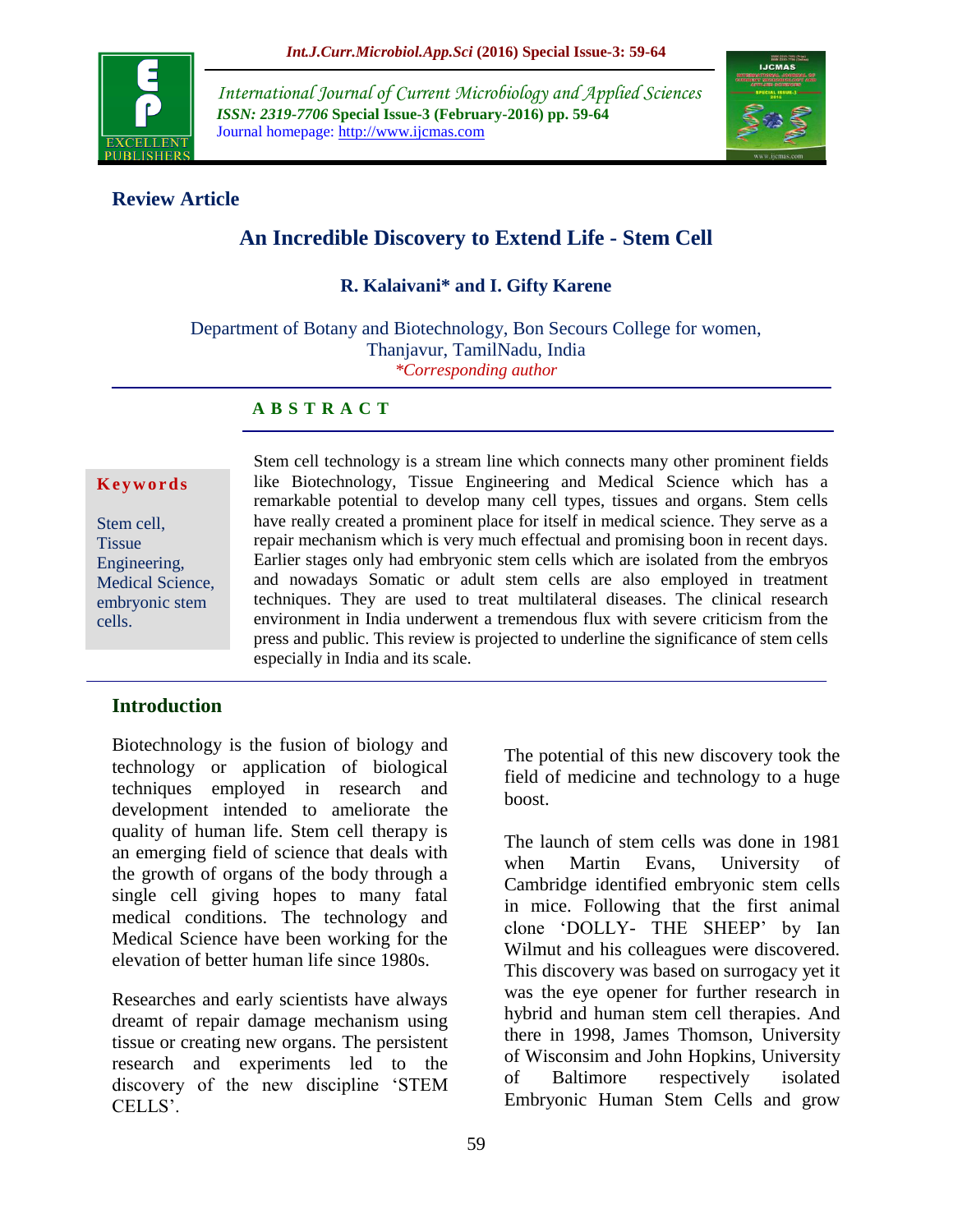them in laboratory. This was the first human embryonic stem cell [1]. This later encouraged and grew the interest towards the stem cells.

# **Milestones in History**

The controversies and ethical issues were seen against research in stem cell therapy. In 2001 US President George W. Bush limited the federal funding to the research in human embryonic stem cells stating that embryo is destroyed in the research process. Stem cells discovery found difficult to catch a prominent place in the field of science [2]. Woo Suk Hwang of Seoul National University, South Korea, during 2005 reported that his team created a human embryo stem cell genetically matching to specific people. Later the same year it was proved false. A new Chapter of stem cells research was started in 2006 when Shinya Yamanaka of Kyoto University, Japan introduced induced pluripotent stem cells isolated from adults shutting the controversies of destroying embryos for the sake of embryonic stem cell research. The world officially welcomed the new stream line by awarding Nobel Prize for medicine to Evans for his discovery in 1981. In 2009 US President Obama lifted the 2001 restrictions leading to further research. From 2010 stem cell therapy was employed in treating people suffering from several incurable diseases around the globe. In 2010 a spinal injury case was treated with stem cell therapy in California. It was conducted by Geron of Menlo Park, California a pioneering company for human embryonic stem cell therapy.

Later in 2012 blindness was treated using stem cell therapy by transplanting limbal stem cells. Later in the same year Yamanaka received a Noble Prize for his discovery of induced pluripotent cells. He shared the

Noble Prize with John Gurdon, University of Cambridge. In 2013 National Primate Research center in Beaverton produced human embryonic stem cells from fetal cells using therapeutic cloning a breakthrough falsely claimed in 2005 by Woo Suk Hwang. In 2014 Charles Vacanti, Harvard Medical School and Haruko Obokata, Japan announced that any cell can potentially be rewound to pre-embryonic state by dipping adult cells in an acid for less than an hour. "Reprogramming adult cells by exposing them to acid for half an hour is an incredible discovery" Says Vacanti. Personalized stem cells will be cheap and easy to make. It will take weeks rather than months and at the same time effective too. If the procedure would apply for humans then it would change almost everything. In 2014 therapeutic cloning with adult cells in human is experimented with the insulin producing beta cells. Several trials in human were also conducted. In 2015 the research line gave many solutions to numerous serious medical conditions. Bone marrow transplant using stem cells in human is one of the most remarkable milestones achieved in 2015.

# **A Multifacited Stem Cell Therapy**

The predominant field biotechnology extends its branches towards stem cell therapy by developing tools and therapeutics methodologies through modification and engineering. It helps in transplanting immature microorganisms or giving medications. Stem cell therapy can cure more than 15 deadly medical conditions. Bone marrow transplant is the cured form of stem cell therapy that has been used for many years without any controversies till now. Even the field of Bio informatics has a role in stem cell therapy. It helps by giving the computational methods to explore the molecular mechanism of cells.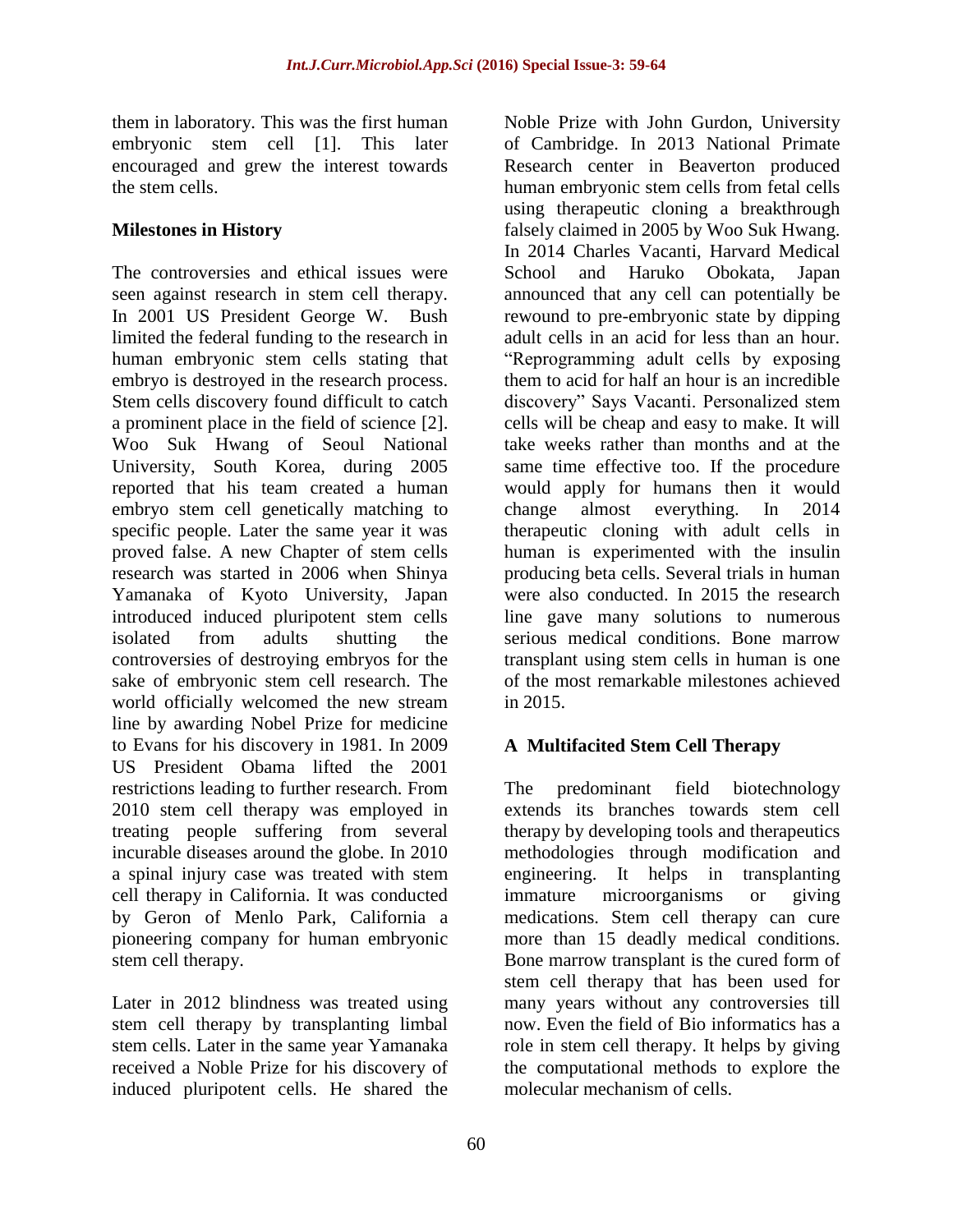Stem cell technology is important in regenerative medicine. Regenerative pharmaceuticals have the capacity to repair or help in recovery of tissues and organs. These drugs can restore cells and tissues, with the rapid technological advantages in health care and its promising results. It is estimated that the use of this stem cell technique in medical science as therapeutics will increase and the market is expected to have double growth in the forecast period of 2015-2025. BCC research projects, the global stem cell will reach \$10.6 billion in 2018.

# **Stem Cell Therapy in India**

The establishment of stem cell therapy indeed created stir in India. The clinical research environment in India underwent a tremendous flux with severe criticism from the press and public. Indian council of Medical Research (ICMR) drafted guidelines[Fig.1] on stem cell research which includes aims, scopes, ethical consideration, classification, categories, mechanism, public participation and many more under 17 topics and sub topics. They have attached a protocol which makes it a complete guide for stem cell therapy [3].

IC-SCRT – Institutional committee – Stem cell research and therapy. IEC – Institutional Ethics committee. DCGI - Drug Controller General India

The cultural intricacies, stigmas and taboos surrounding infertility in Indian culture seem more likely to promote a self protective silence on the moral status of the human embryo rather than an open discussion. Many research scientists and doctors worked behind the erasure of the taboo regarding stem cell therapy in India. Finally after a long hesitations and ethics, India is welcoming the idea of stem cell

therapy. Table 1 listed out the stem cell therapy centers in India [Table1]. The stem cell controversy is linked to the source of cells in embryonic stem cell therapy. As the name suggests they are isolated from fertilized blastocysts (Known as the inner cell mass). This raises a religious and ethical debate around the use of these cells. Unless like Embryonic stem cell the new methodology induced pluripotent stem cells have less limitation in the view of ethics as they are directly isolated from the adults. Even then they are emerging as a successful method they have some drawbacks.

Cells would have genetic defect.[4,5]

One of the pluripotency gene is a cancer gene.[5,6,7]

Virus might be inserted in genes (Mutation) [11,12,13]

# **Stem Cells – A Ray of Hope for Incurable Medical Conditions**

The discovery of stem cells takes us through a path of new life. Many diseases which are labeled as Incurable are getting cured by the stem cell therapeutic methods. Stem cells give another chance to those who do not respond to any drugs further. The discovery of stem cells simply elevates the technological and medical field tremendously that leads to many new discoveries, learning skills and research line. Yet the system of working and methods are not known to all people around the world it surely works perfect with people who are aware of it and their comment on stem cell therapy is "miraculous". It has been reported that more than 20 patients had done bone transplant using their own stem cells. It rebuilds destroyed immune system by one self"s blood. From the recent report it is known that scientists are working on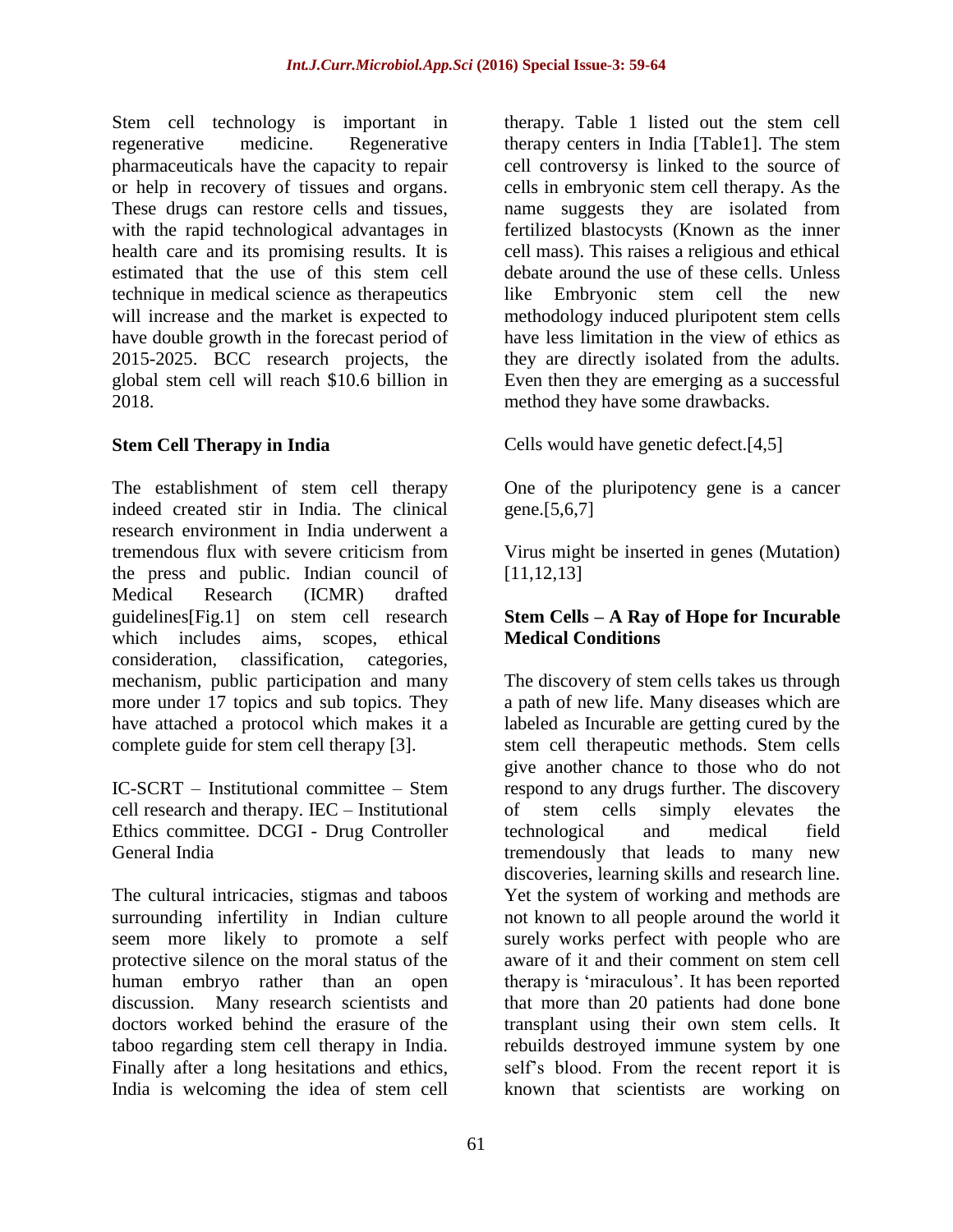alignated bubble drugs that would carry insulin producing beta cells for treating diabetes [8,9].

Multiple Sclerosis society said that the treatment was life changing yet aggressive and many may not be effective for all MS patients. In Mumbai, India, 26<sup>th</sup> January 2016 a 24 yr old engineering student

Sushant Chavan who was diagnosed as a patient of Multiple Sclerosis in 2011, recovered undergoing stem cell therapy [14]. He had lost his speech and was crippled. Dr.Mahajan who treated him stated that his condition was worse ad no medicine could help him. Then he treated him with stem cell therapy and miraculously he is walking again.

| SINo.           | <b>Hospital Name</b>                         | City        |
|-----------------|----------------------------------------------|-------------|
| $\mathbf{1}$    | Nichi-In Centre for Regenerative<br>Medicine | Chennai     |
| 2               | Sanjay Gandhi PGIMS                          | Lucknow     |
| $\overline{3}$  | <b>Tata Memorial Hospital</b>                | Mumbai      |
| $\overline{4}$  | Inlaks Budhrani Hospital                     | Pune        |
| 5               | <b>Armed Forces Medical College</b>          | Pune        |
| 6               | Army R & R Hospital                          | Delhi       |
| 7               | Christian Medical College                    | Vellore     |
| 8               | Narayana Hrudayalaya Health<br>City          | Bangalore   |
| 9               | Manipal Hospital                             | Bangalore   |
| 10              | Trinity Hospital & Heart<br>Foundation       | Bangalore   |
| 11              | <b>Global Hospital</b>                       | Hyderabad   |
| 12              | <b>NIMS Hospital</b>                         | Hyderabad   |
| 13              | TRICell Therapeutics Pvt. Ltd.               | Chennai     |
| 14              | Adyar Cancer Institute                       | Chennai     |
| m <sub>15</sub> | Apollo hospital                              | Gandhinagar |

#### **Table.1** Stem Cell Therapy Centers in India

**Fig.1** Indian Stem Cell Research Guidelines

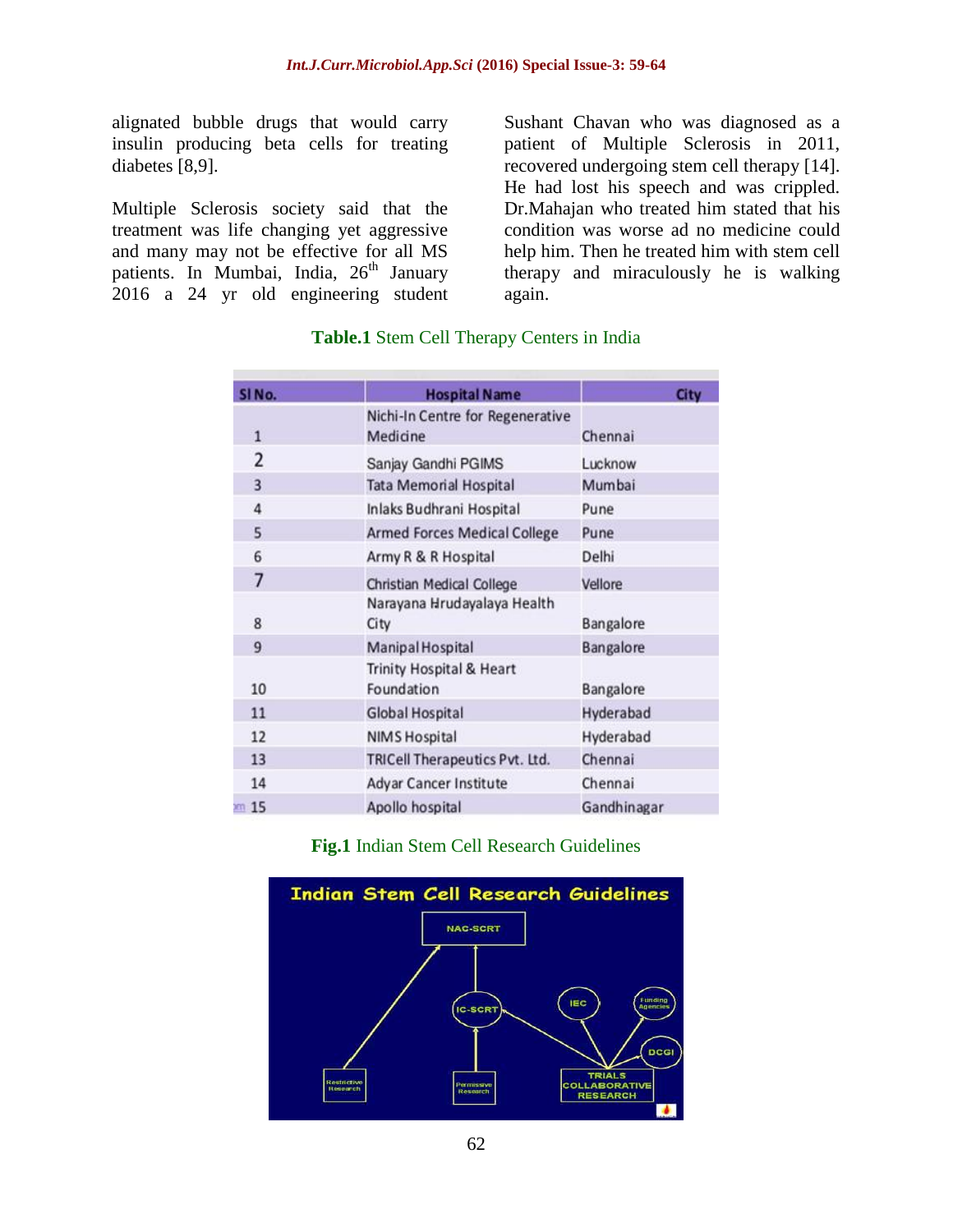Stem cell therapy not only helps in the state of being rejected of medical help but also extends the life time of those who are suffering from age factor. Old age people don"t have the power to withstand any operation usually above 70 [15]. Stem cell therapy offers a new life yet after that age without an operation scar. In Chennai, India 2016, 77 Year old Manju was diagnosed of Arthritis of knee. Surgery was not applicable due to her age factor. She had a cartilage damage which causes constant pain. It was usually treated by removing the cartilage and replacing them through surgery [16]. Mesenchymal stem cell therapy, the innovative knee therapy helped her to recover health again. It can cure chronic arthritis, ligament tear and knee arthritis. It is mostly recommended and suitable for old age people who cannot go for a surgery [17, 18, 19].

In conclusion, the breakthrough started in late  $20<sup>th</sup>$  century and researches, experiments are ongoing till date in many countries including India without a break. Stem cells have really created a prominent place for itself in medical science and technology. Stem cells even cure diseases related to neurology and cardiology. In recent days Automated Modular iPS machinery has been introduced. Almost all the internal organs and tissue related disease can be cured through this therapy. People stated that it is a life saver and it gives a hope of new life. Amidst the controversies and bans this therapeutic method is slowly proving itself. Government is funding more to do research in many countries. Stem cell treatment also relates with tissue engineering, tissue regeneration which are other effective branches of biotechnology. Ground works on growing new external organs entirely by using stem cells are under to be experienced. It has been tested and proved that stem cells can even grow a tooth and hair. There is a

huge scope for stem cells and its studies in upcoming years. Just treating people with ailments but also it requires some more refining processes in the areas as follows.

To study how organs grow and develop over time.

To test drugs and chemicals.

To understand genetic machinery.

Potential to regenerate tissues.

Replace cells that cannot be renewed or heal themselves.

Cures fatal diseases.

#### **References**

- 1. [www.nature.com/subjects/stem-cell](http://www.nature.com/subjects/stem-cell-biotechnology)[biotechnology](http://www.nature.com/subjects/stem-cell-biotechnology)
- 2. Stemcellregenrativemedicine.conferenceserie s.com
- 3. [www.sciencedaily.com/news/health\\_](http://www.sciencedaily.com/news/health_medicine/stem_cells) [medicine/stem\\_cells](http://www.sciencedaily.com/news/health_medicine/stem_cells)
- 4. [https://en.wikipedia.org/wiki/stem](https://en.wikipedia.org/wiki/stem-cell)[cell](https://en.wikipedia.org/wiki/stem-cell)
- 5. [www.scienceinafrica.com/biotechnol](http://www.scienceinafrica.com/biotechnology/health/stem-cell-biotechnology---now-and-future) [ogy/health/stem-cell-biotechnology--](http://www.scienceinafrica.com/biotechnology/health/stem-cell-biotechnology---now-and-future) [-now-and-future](http://www.scienceinafrica.com/biotechnology/health/stem-cell-biotechnology---now-and-future)
- 6. [www.unl.edu.ncmn/kidambi\\_NCMN](http://www.unl.edu.ncmn/kidambi_NCMN-06-29-11.pdf) [-06-29-11.pdf](http://www.unl.edu.ncmn/kidambi_NCMN-06-29-11.pdf)
- 7. [www.ncbi.nlm.nih.gov/pmc/articles/](http://www.ncbi.nlm.nih.gov/pmc/articles/PMC3601694/) [PMC3601694/](http://www.ncbi.nlm.nih.gov/pmc/articles/PMC3601694/)
- 8. ijme.in/index.php/ijme/article/view/4 64/1118
- 9. [www.globalissues.org/news/2011/02](http://www.globalissues.org/news/2011/02/14/8516) [/14/8516](http://www.globalissues.org/news/2011/02/14/8516)
- 10. medind.nic.in/jal/t14/12/tat14i2p188. pdf
- 11. [www.statnews.com/2016/01/25/diab](http://www.statnews.com/2016/01/25/diabeties-cell-therapy) [eties-cell-therapy](http://www.statnews.com/2016/01/25/diabeties-cell-therapy)